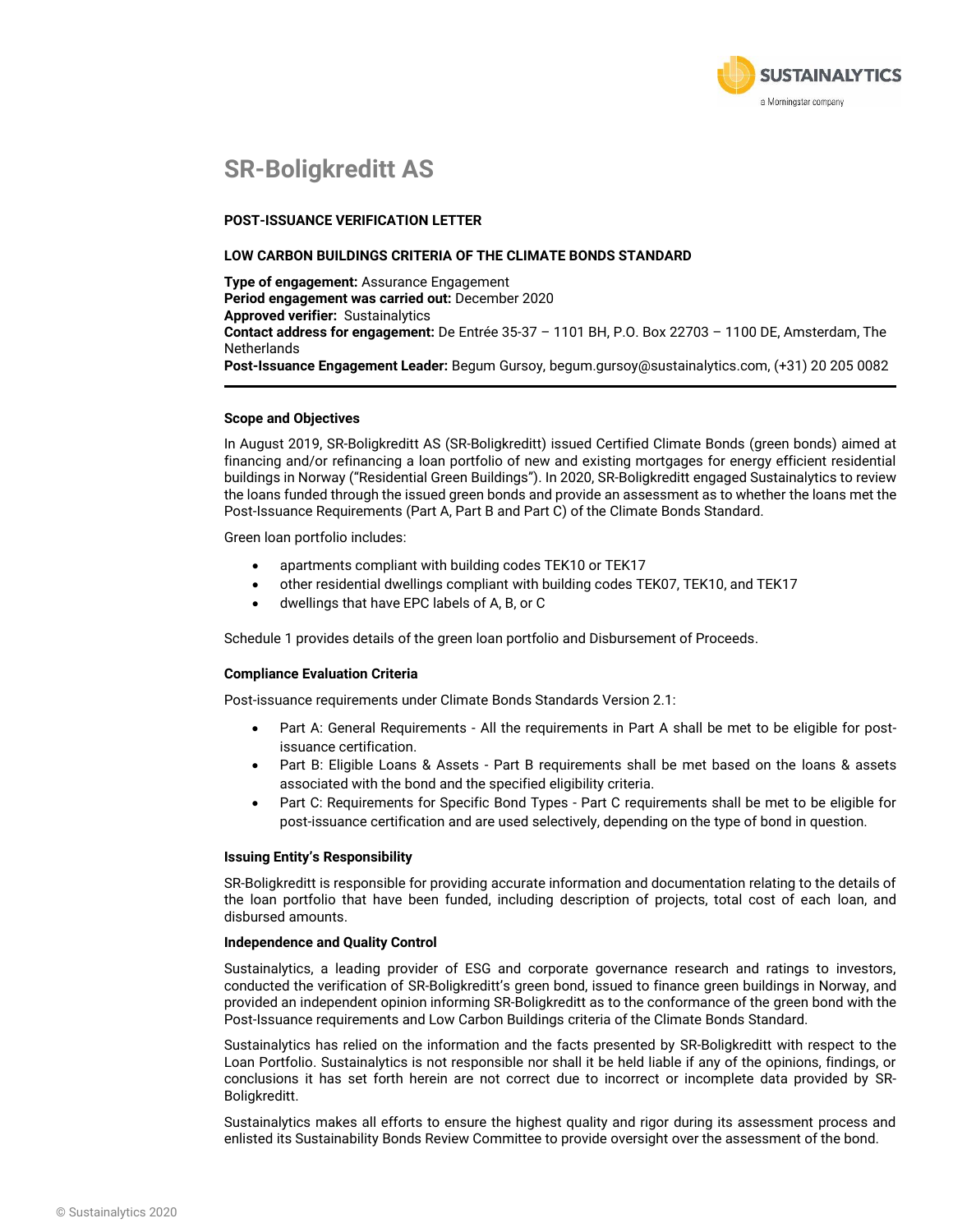

### **Verifier's Responsibility**

Sustainalytics conducted the verification in accordance with the Climate Bonds Standard Version 2.1 and with International Standard on Assurance Engagements 3000 (ISAE 3000) – Assurance Engagements other than Audits or Reviews of Historical Information.

The work undertaken as part of this engagement included conversations with relevant SR-Boligkreditt employees and review of relevant documentation to confirm the conformance of SR-Boligkreditt's green bonds with the Programmatic Post-Issuance Requirements (Part A, Part B and Part C) of the Climate Bonds Standard Version 2.1.

### **Exceptions**

No exceptions were identified. All loans aligned with the Post-Issuance requirements of the Climate Bonds Standard and were in conformance with the Low Carbon Buildings criteria.

### **Conclusion**

Based on the limited assurance procedures conducted, nothing has come to Sustainalytics' attention that causes us to believe that, in all material respects, the allocation of EUR 500 million from the SR-Boligkreditt Green Covered Bond, issued to fund eligible green loans, is not in conformance with the Post-Issuance requirements of the Climate Bonds Standard.

### **Detailed Findings**

| <b>Eligibility Criteria</b>                                                | <b>Procedure Performed</b>                                                                                                                                                                                                       | <b>Factual Findings</b>                                                                                                                         | Error or<br><b>Exceptions</b><br><b>Identified</b> |
|----------------------------------------------------------------------------|----------------------------------------------------------------------------------------------------------------------------------------------------------------------------------------------------------------------------------|-------------------------------------------------------------------------------------------------------------------------------------------------|----------------------------------------------------|
| Compliance to Part<br>A: General<br>Requirements                           | Verification of 9,015 loans funded by<br>the green bond in 2019 to determine if<br>Part A: General Requirements were<br>met (See Schedule 2A and 2A).                                                                            | All 9.015 loans reviewed<br>complied with the General<br>Requirements.                                                                          | None                                               |
| Compliance to Part<br>B: Eligible Loans &<br>Assets                        | Verification of 9,015 loans funded by<br>the green bond in 2019 to determine if<br>loans fall into (i) one of the investment<br>areas of the Climate Bonds Taxonomy<br>(ii) meet the Low Carbon Buildings<br>technical criteria. | All 9,015 loans fall under the<br>Carbon<br><b>Buildings</b><br>Low<br>criteria and meet the Low<br>Carbon Buildings technical<br>requirements. | None                                               |
| Compliance to Part<br>C: Requirements for<br>Specific Bond<br><b>Types</b> | οf<br>Bond<br>Type<br>Applicable:<br>Use<br>Proceeds Bond.                                                                                                                                                                       | The requirements of Project<br>Holding, Settlement Period<br>and Earmarking have been<br>met.                                                   | None                                               |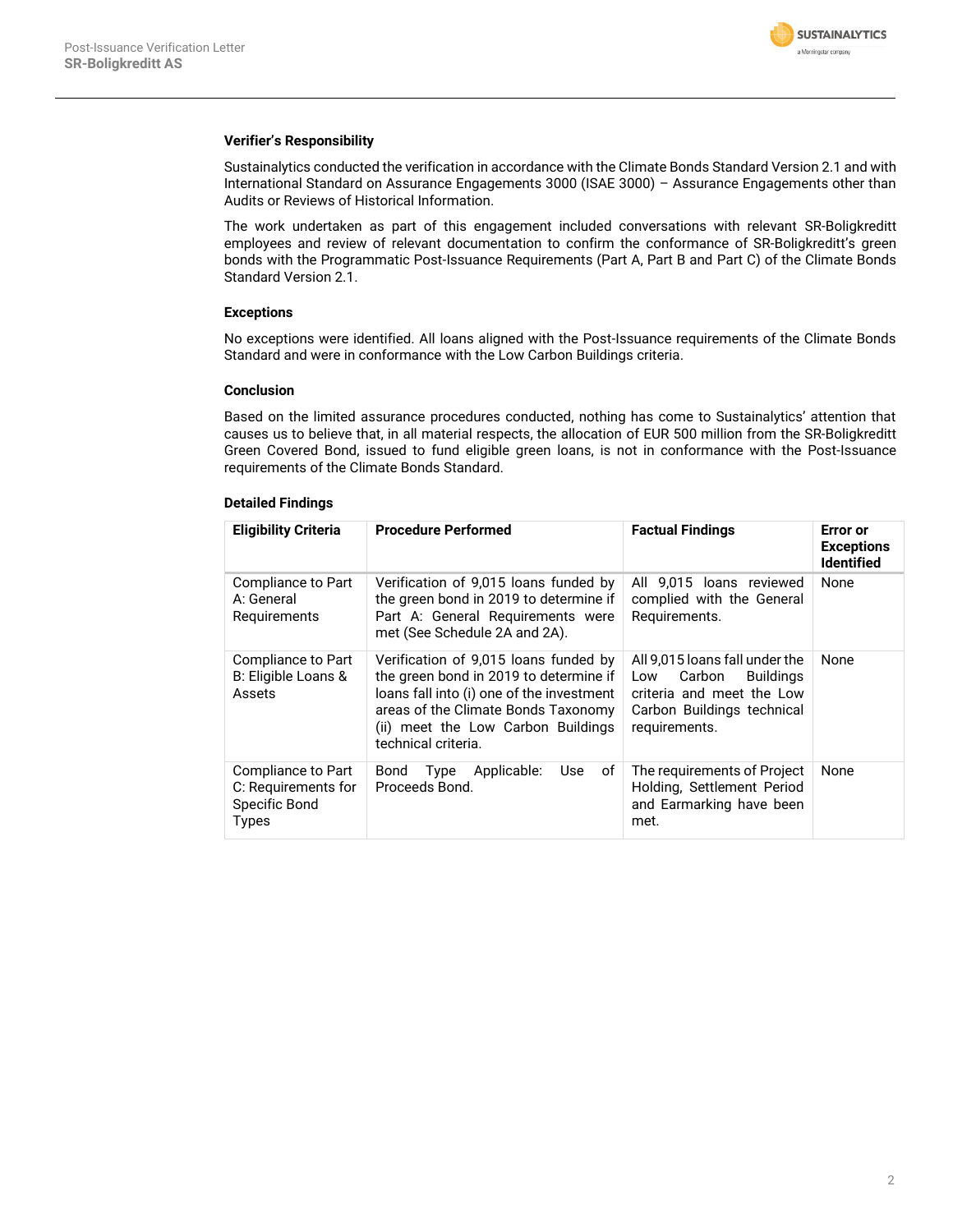

# **Schedule 1: Detailed Overview of Loan Portfolio and Assets**

Based on Sr-Boligkreditt's eligibility criteria, a two year lag between implementation of a new building code and the buildings built under that code must be taken into account. This means that all residential apartment buildings finished in 2012 and later and all other residential dwellings finished in 2009 and later are all eligible under this criterion.

Details of the Loan Portfolio are provided below:

| <b>Eligibility Criteria</b>                                                       |       |
|-----------------------------------------------------------------------------------|-------|
| Apartments compliant with building codes TEK10 or TEK17                           | 1,835 |
| Other residential dwellings compliant with building codes TEK07, TEK10, and TEK17 | 5.161 |
| Dwellings that have EPC labels of A, B, or C                                      | 2.019 |
| Total                                                                             | 9.015 |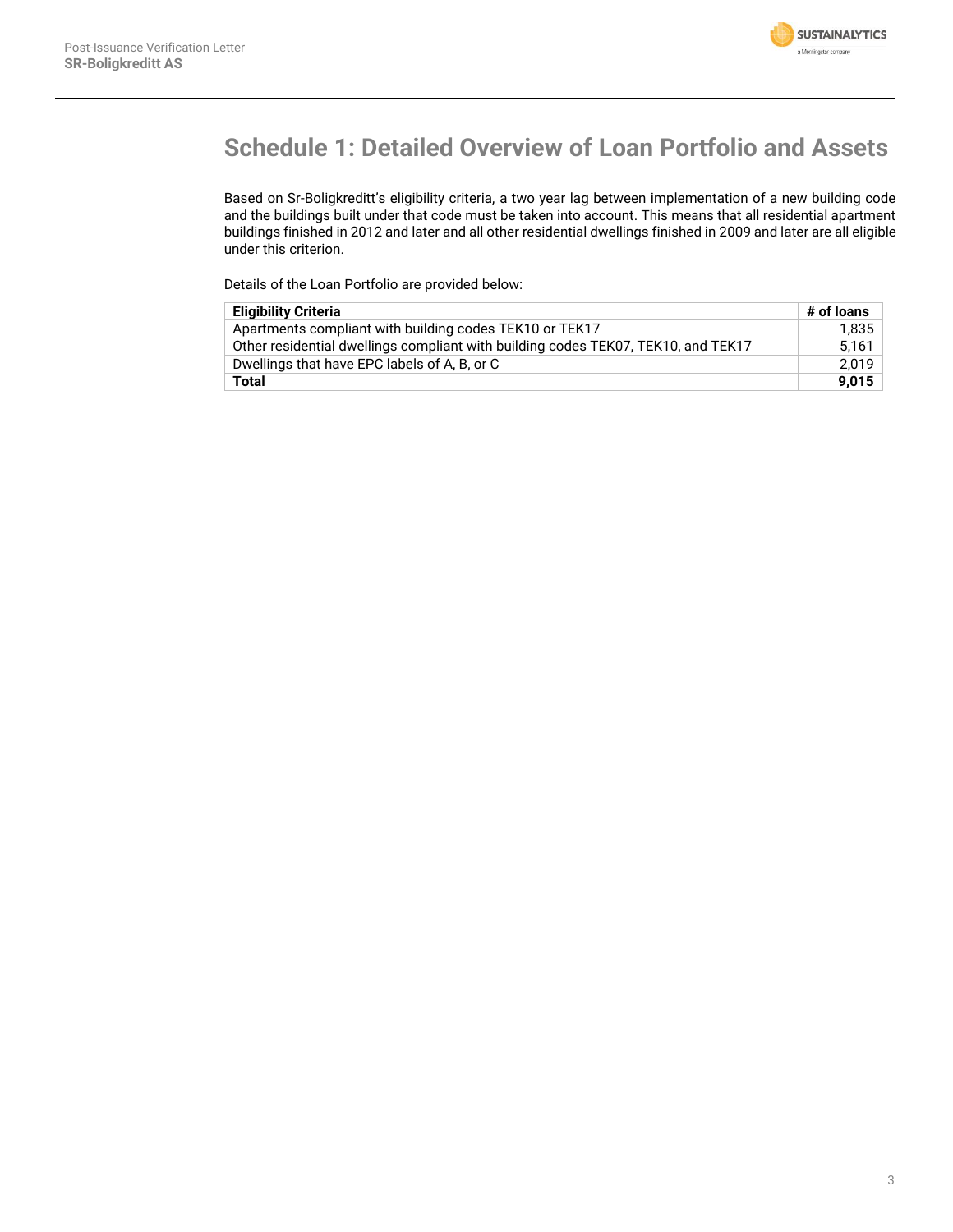

# **Schedule 2A: Post-Issuance General Requirements of the Climate Bonds Standard**

| Loan Portfolio & Assets          | 4.1 Statement on the environmental objectives of the bond                                                                                                              |
|----------------------------------|------------------------------------------------------------------------------------------------------------------------------------------------------------------------|
|                                  | 4.2 Loan Portfolio meet the Climate Bonds criteria                                                                                                                     |
|                                  | 4.3 Confirmation that Loan Portfolio and Assets will not be nominated<br>to other Climate Bonds                                                                        |
| Use of Proceeds                  | 5.1 Net Proceeds of the bond allocated to the Loan Portfolio                                                                                                           |
|                                  | 5.2 Funds allocated to Loan Portfolio within 24 months of issuance of<br>the bond                                                                                      |
|                                  | 5.3 Estimate of the share of the Net Proceeds used for financing and<br>re-financing                                                                                   |
|                                  | 5.4 Net Proceeds of the bond shall be tracked by the Issuer following<br>a formal internal process                                                                     |
|                                  | 5.5 Net Proceeds of the bond shall be no greater than the total<br>investment or the total Fair Market Value of the Loan Portfolio &<br>Assets at the time of issuance |
| Non-Contamination of<br>Proceeds | 6.1 Tracking of proceeds                                                                                                                                               |
|                                  | 6.2 Managing of unallocated proceeds                                                                                                                                   |
|                                  | 6.3 In the case of a Force Majeure, the Issuer may apply to the Climate<br>Bonds Standard Board for an extension to the asset allocation<br>period                     |
| Confidentiality                  | 7.1 Information about the Loan Portfolio & Assets provided to the<br>Verifier and to the Climate Bonds Standard Board                                                  |
|                                  | 7.2 Issuer should disclose information about the bond and the Loan<br>Portfolio & Assets to the market                                                                 |
| <b>Reporting Post-Issuance</b>   | 8.1 Report containing the list of Loan Portfolio & Assets to which<br>proceeds of the bond have been allocated                                                         |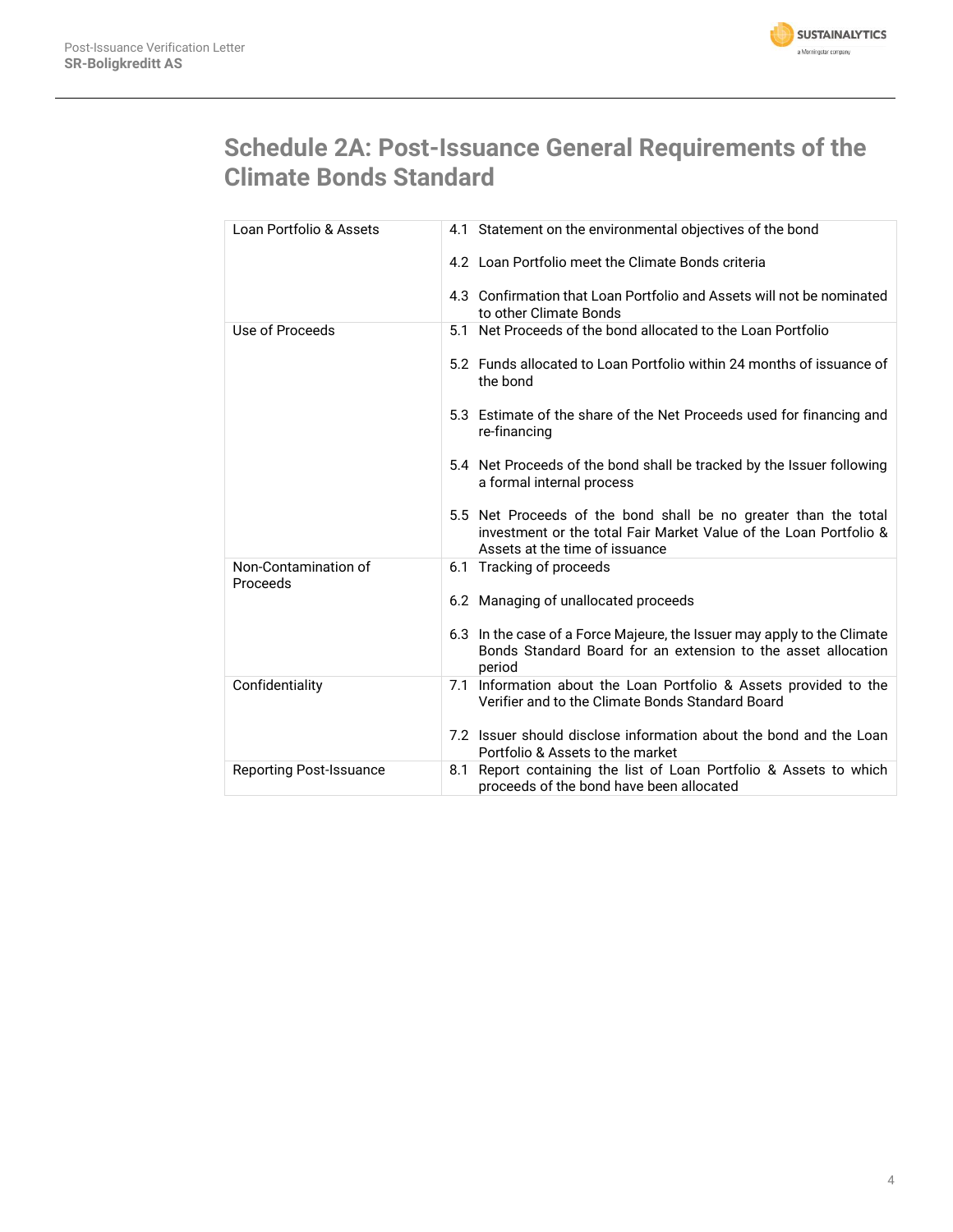

# **Schedule 2B: Conformance to the Post-Issuance Requirements of the Climate Bonds Standard**

| <b>Procedure</b><br><b>Performed</b>                                                | <b>Factual Findings</b>                                                                                                                                                                                                                                       | <b>Error</b> or<br><b>Exceptions</b><br><b>Identified</b> |  |
|-------------------------------------------------------------------------------------|---------------------------------------------------------------------------------------------------------------------------------------------------------------------------------------------------------------------------------------------------------------|-----------------------------------------------------------|--|
| Verification of<br>Loan Portfolio<br>& Assets                                       | 4.1 The objective of the bond is to primarily use proceeds to finance<br>loan portfolio of new and existing mortgages for energy efficient<br>residential buildings in Norway (Loan Portfolio).                                                               | None                                                      |  |
|                                                                                     | 4.2 SR-Boligkreditt's management confirms that the Loan Portfolio<br>meet the Eligibility Criteria.                                                                                                                                                           |                                                           |  |
|                                                                                     | 4.3 SR-Boligkreditt's management confirms that the loans shall not<br>be nominated to other Climate Bonds.                                                                                                                                                    |                                                           |  |
| Verification of<br>requirements<br>specified<br>under Use of<br>Proceeds            | 5.1 Net Proceeds of the bond have been allocated to the 9,015 loans.                                                                                                                                                                                          | None                                                      |  |
|                                                                                     | 5.2 SR-Boligkreditt's management has confirmed that funds have<br>been allocated to Loan Portfolio at the date of the issuance.                                                                                                                               |                                                           |  |
|                                                                                     | 5.3 SR-Boligkreditt's management has confirmed that all Net<br>Proceeds of the bond were used for refinancing only.                                                                                                                                           |                                                           |  |
|                                                                                     | 5.4 SR-Boligkreditt's management has confirmed that Net Proceeds<br>of the bond shall be tracked by the Issuer following a portfolio<br>approach.                                                                                                             |                                                           |  |
|                                                                                     | 5.5 SR-Boligkreditt's management has confirmed that the Net<br>Proceeds of the bond shall be no greater than the total<br>investment in the Loan Portfolio or the Total Development Cost<br>of the Loan Portfolio.                                            |                                                           |  |
| Verification of<br>requirements<br>specified                                        | SR-Boligkreditt's management confirms that the proceeds have<br>6.1<br>been segregated and tracked in a systematic manner and were<br>exclusively used to finance Loan Portfolio.                                                                             | None                                                      |  |
| under Non-<br>Contamination<br>of Proceeds                                          | 6.2 SR-Boligkreditt's management confirms that pending the<br>investment of proceeds, the Net Proceeds were held in cash or<br>other liquid instruments.                                                                                                      |                                                           |  |
| Verification of                                                                     | 6.3 N/A                                                                                                                                                                                                                                                       |                                                           |  |
| requirements<br>specified<br>under<br>Confidentiality                               | 7.1 SR-Boligkreditt's management confirms that all relevant<br>information about the Loan Portfolio has been provided to the<br>Verifier and to the Climate Bonds Standard Board to support the<br>assessment of conformance with the Climate Bonds Standard. | None                                                      |  |
|                                                                                     | 7.2 SR-Boligkreditt's management confirms that all relevant<br>information about the bond and the Loan Portfolio has been<br>disclosed to the market.                                                                                                         |                                                           |  |
| Verification of<br>requirements<br>specified<br>under<br>Reporting<br>Post-Issuance | SR-Boligkreditt's management has provided a report containing<br>8.1<br>the list of Loan Portfolio to which proceeds of the bond have<br>been allocated (See Schedule 1).                                                                                     | None                                                      |  |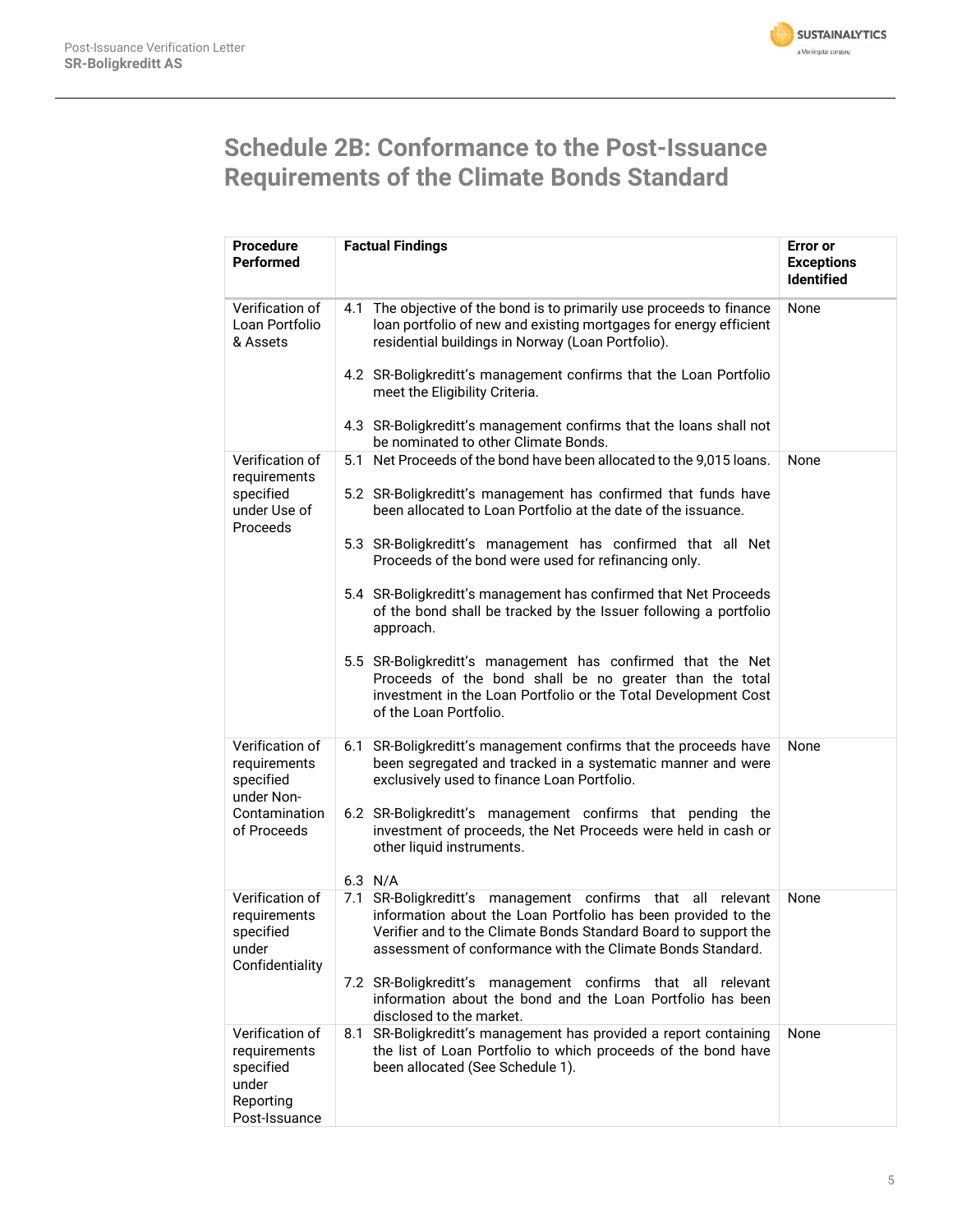

## **Disclaimer**

### **Copyright ©2020 Sustainalytics. All rights reserved.**

The information, methodologies and opinions contained or reflected herein are proprietary of Sustainalytics and/or its third party suppliers (Third Party Data), and may be made available to third parties only in the form and format disclosed by Sustainalytics, or provided that appropriate citation and acknowledgement is ensured. They are provided for informational purposes only and (1) do not constitute an endorsement of any product or project; (2) do not constitute investment advice, financial advice or a prospectus; (3) cannot be interpreted as an offer or indication to buy or sell securities, to select a project or make any kind of business transactions; (4) do not represent an assessment of the issuer's economic performance, financial obligations nor of its creditworthiness; and/or (5) have not and cannot be incorporated into any offering disclosure.

These are based on information made available by the issuer and therefore are not warranted as to their merchantability, completeness, accuracy, up-to-dateness or fitness for a particular purpose. The information and data are provided "as is" and reflect Sustainalytics` opinion at the date of their elaboration and publication. Sustainalytics accepts no liability for damage arising from the use of the information, data or opinions contained herein, in any manner whatsoever, except where explicitly required by law. Any reference to third party names or Third Party Data is for appropriate acknowledgement of their ownership and does not constitute a sponsorship or endorsement by such owner. A list of our third-party data providers and their<br>respective terms of use is available on our website. For more information. respective terms of use is available on our website. For more information, visit [http://www.sustainalytics.com/legal-disclaimers.](http://www.sustainalytics.com/legal-disclaimers)

The issuer is fully responsible for certifying and ensuring the compliance with its commitments, for their implementation and monitoring.

In case of discrepancies between the English language and translated versions, the English language version shall prevail.